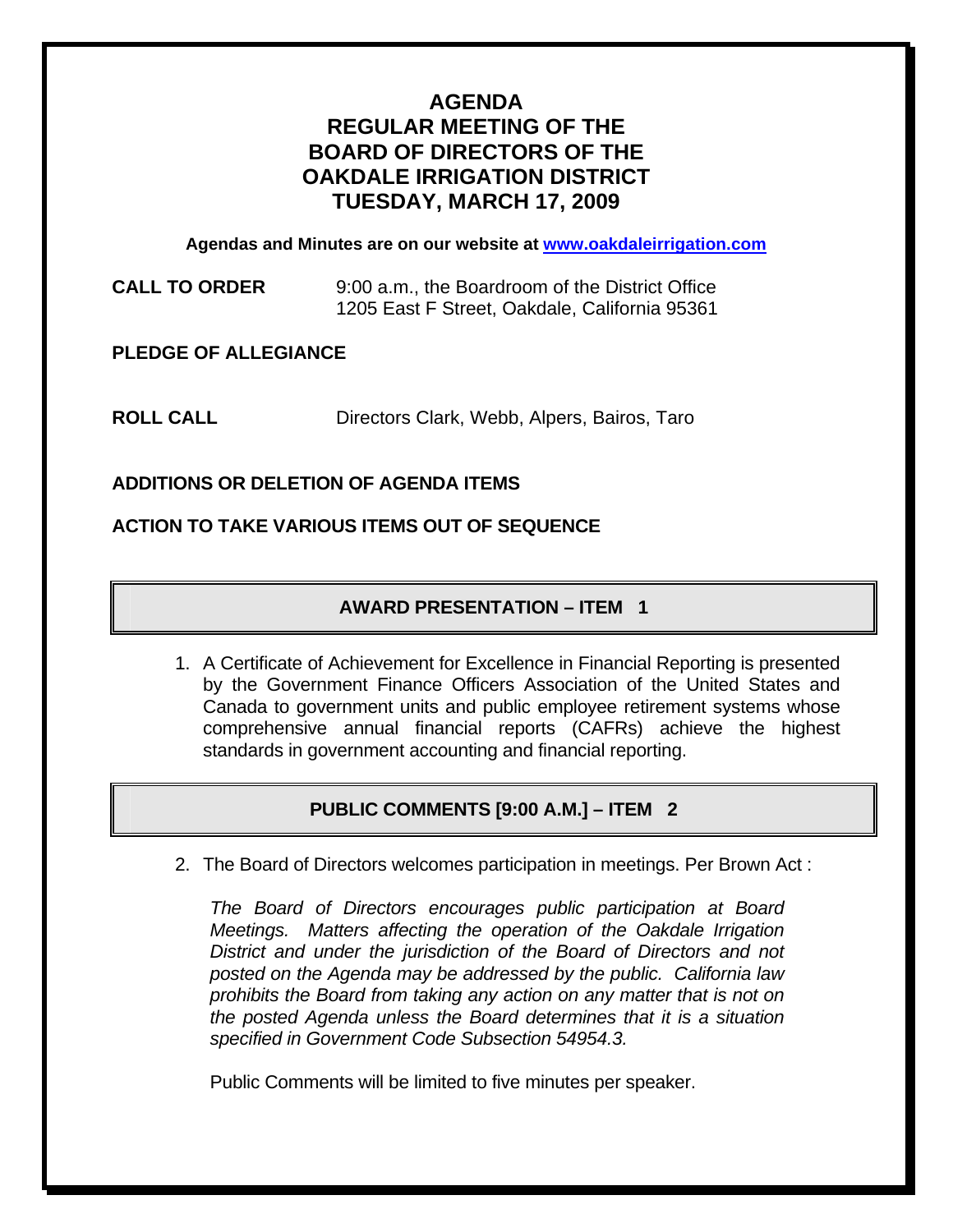#### **CONSENT CALENDAR - ITEMS 3 – 16**

Agenda items listed under the Consent Calendar may be acted upon individually, in whole or in part. Subsequently, should discussion on a particular item be desired, you should identify the item now so as to remove it from the list of items to be approved under one motion. Any items removed from the list on Consent Calendar items will be discussed and acted upon individually following action on the remaining Consent Calendar items if so moved.

- 3. Approve the Board of Directors' **Minutes of the Regular Meeting of March 3, 2009, and Resolution Nos. 2009-13, 2009-14, and 2009-15**
- 4. Approve **Oakdale Irrigation District Statement of Obligations**
- 5. Approve **Improvement District Statement of Obligations**
- 6. Approve the **Treasurer and Chief Financial Officer's Report for the Month ending February 28, 2009**
- 7. Approve **Assignment of Capital Work Order Numbers**
- 8. Approve **General Services Agreements with Various Vendors and Contractors (Applegate Teeples Drilling Co., Inc, Ramont's Tow Service, Evergreen Environmental Services, and American Crane Rental)**
- 9. Approve **Professional Services Agreements for Various Consultants/Engineers (ASTONE and Kleinfelder West, Inc.)**
- 10. Approve **Purchase of New Ridged 1822 Pipe Threader from Fresno Oxygen/Barnes Welding Supply**
- 11. Approve **Purchase of New Scotchman Model 5014-TM Metal Worker from Rayco Industrial Machinery & Welding Equipment**
- 12. Approve **Purchase of New 36 Ton Hydraulic Press from Rayco Industrial Machinery & Welding Equipment**
- 13. Approve **Change Order No. 02 to Construction Contract with Sierra Mountain Construction, Inc. for the Riverbank/South Lateral Rehabilitation Project**
- 14. Approve **Change Order No. 01 to Construction Agreement 2008-CA-013 with Teichert Construction for Fairbanks/Cometa Lateral Rehabilitation Project**
- 15. Approve **Modification to Prescription Safety Eyeglass Program**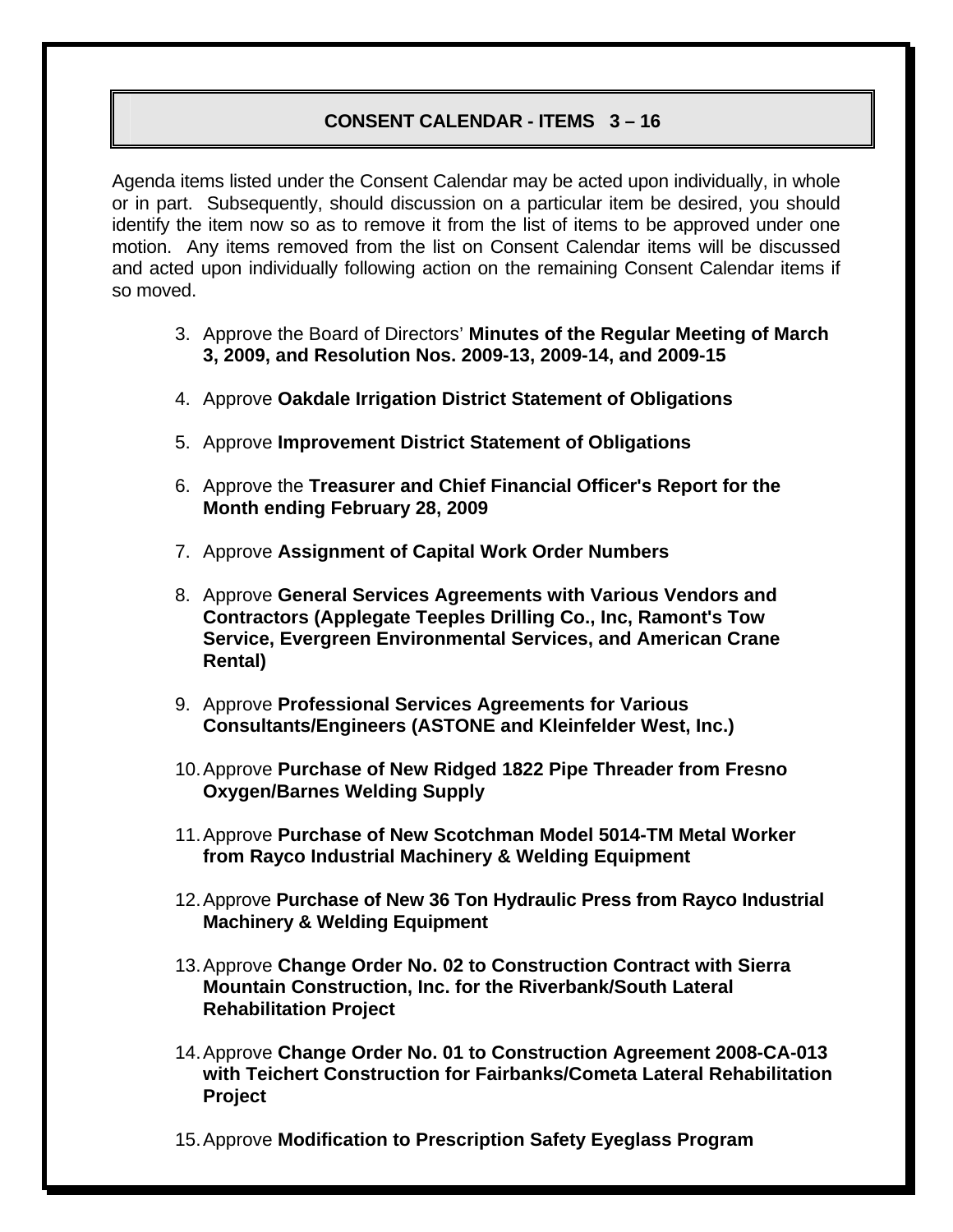16. Approve **Rejection of Claims for Damages Filed by Improvement District No. 52 Landowners**

#### **ACTION CALENDAR – ITEMS 17 – 23**

- 17. Review and take possible action on **Assisting the City of Oakdale with Programs/Projects that Provide Benefit to Oakdale Irrigation District**
- 18. Review and take possible action to **Approve Renewal of 2009/2010 Health Insurance Coverage**
- 19. Review and take possible action on **the Start of the 2009 Water Season**
- 20. Review and take possible action to **Adopt a Resolution for Funds Transfer Authorization with Union Bank of California**
- 21. Review and take possible action on **Board and Staff Attendance at ACWA Spring Conference**
- 22. Review and take possible action on **ACWA National Geographic Partnership to Launch Consumer Magazine "Water for Tomorrow – California's Water, Our Responsibility" Order Commitment**
- 23. Review and take possible action on **Availability of Additional Water for Out-of-District Lands**

## **DISCUSSION – ITEM 24 – 25**

- 24. Presentation by Andy Sells, CFO of ACWA/JPIA
- 25. Discussion on business items as they appear on the Tri-Dam Board Agenda for Thursday, March 19, 2009.

## **COMMUNICATIONS – ITEM 26**

#### 26.**Oral Reports and Comments**

- A. **General Manager's Report on Status of OID Activities**
- B. **Committee Reports**

Water/Engineering Committee Meeting, March 3, 2009

- $\triangleright$  Langworth Pipeline Encroachments
- ¾ Draft Land Acquisition Policy
- $\triangleright$  Incentives for Land Conversion